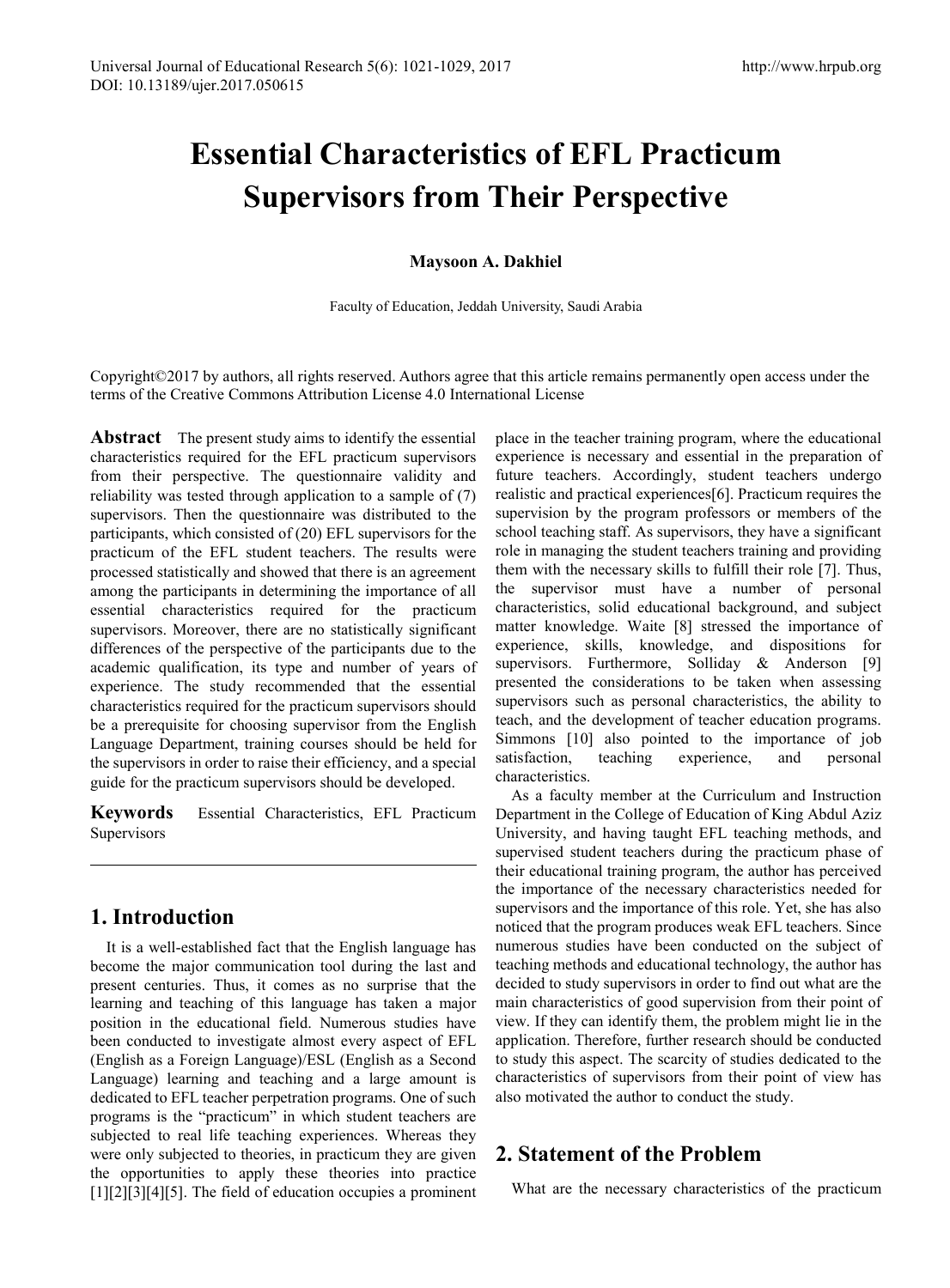supervisors at the English Language Department in the College of Education for girls at King Abdul-Aziz University from their perspectives?

This gives rise to the following minor questions:

- 1. What are the most important characteristics for the practicum supervisors in the English Language Department?
- 2. What are the least important characteristics for the practicum supervisors in the English Language Department?
- 3. Are there statistical significances in the necessary characteristics for the practicum supervisors in the English Language Department in accordance with the academic qualification and teaching experience?

## **3. Objectives**

The current study attempts to identify:

- 1. The most important characteristics for the practicum supervisors in the English Language Department.
- 2. The least important characteristics for the practicum supervisors in the English Language Department.
- 3. Differences in the necessary characteristics for the practicum supervisors in the English Language Department in accordance with the academic qualification and teaching experience.

## **4. Significance**

- 1. Addressing an important subject, i.e. practicum supervision, specifically the necessary characteristics of the English Language Department supervisors who play an important role in the development of the teacher education program. They monitor and upgrade the psychological, professional and application elements in student teachers.
- 2. Making a list of the necessary characteristics of the practicum supervisors in the English Language Department that can be utilized to develop and enhance their performance.
- 3. Opening the door for further studies that deal with other factors linked to the practicum phase to develop a program of supervision development and assessment of EFL supervisors.

# **5. Limitations**

The study is limited to the perspective of practicum supervisors from the English Language Department at the female College of Education, King Abdul-Aziz University. It was conducted during the second semester of the Academic Year 2014, focusing on the personal, professional, language skills, and evaluation characteristics.

# **6. Study Terms**

## **6.1. Practicum**

According to Abdullah [11], "it is different activities which the student teacher learns about all aspects of practical education gradually to begin with watching and then proceed to load the duties performed by the teacher to ultimately reach the full proper practice". This is later stressed by other scholars who postulated that the practicum plays a major role in the teaching preparation program. During this period, which is usually one semester of continuous participation in the school life of teaching experience, the student teacher is given the opportunity to apply theory into practice and the supervision of a cooperative teacher and an assigned university supervisor. [1][2][3][4][5]

#### **6.2. Supervision**

AlDweik, et al. [12] defined supervision as "the process of democratic leadership in a cooperative organization that is concerned with the educational position, including its elements of curricula, means, methods, environment, and a teacher and student. It aims to study and assess the factors affecting the situation in order to achieve the objectives of education".

## **6.3. Supervisor**

A specialist who supervises the student teachers during the period of practical education in schools has been identified for them. S/he follows the student teachers in terms of their attendance in schools and holds guiding meetings with them before and after scheduled visits to their classrooms. S/he also evaluates student teachers using a guided checklist prepared for that purpose by the program specialists at the university office of practical education. According to Gujjar et.al [4], her/his role is to serve as a resource person, an advisor, a general morale booster, an interpreter of feedback, and an assessor.

#### **6.4. The Characteristics**

They constitute the features or personal, professional, sociable and linguistic qualities that are required in the supervisor of EFL practicum.

# **7. Review of the Literature**

Numerous Arab and non-Arab studies concerning the preparation of teachers in English language, practical education, and the supervising the process, in general, and their required characteristics, in particular, have been explored. For example, Waite [8] aimed to examine the understanding of new supervisors of the supervision. He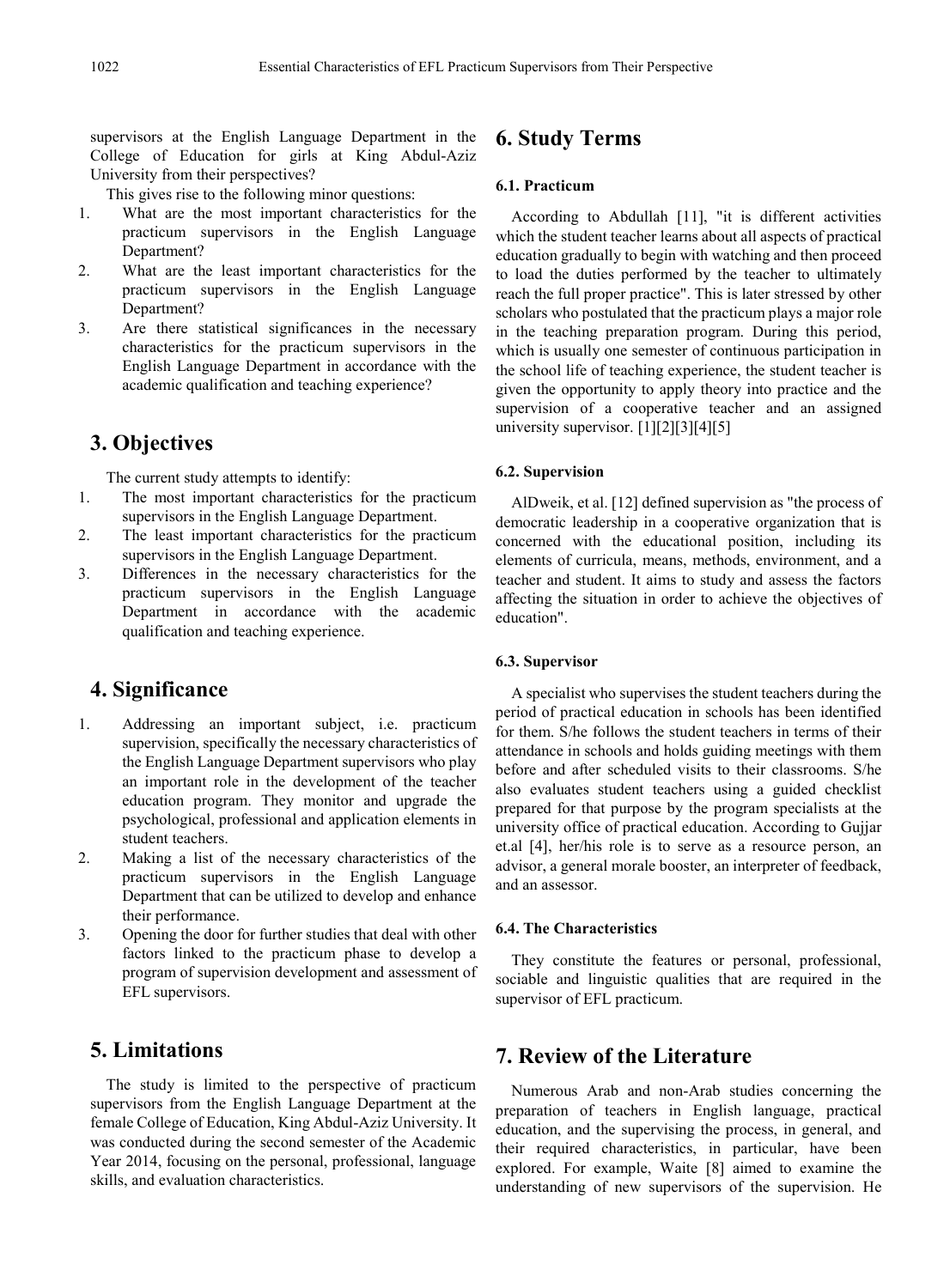applied a questionnaire to (110) postgraduate students in the supervision subject. He concluded that the supervisors must have the characteristics that focus on four areas: skills, expertise, knowledge, and attitude.

Simmons [10] inspected the professional background of three university supervisors, their vision for the supervision and the objectives of the teaching of student teachers, the author used cognitive maps and interviews. The study reaffirmed the importance of the presence of the personal characteristics, the satisfaction for the job and the desire to continue as well as the experience and education of supervisors of practical Education.

Soliday and Anderson [9] conducted a study attempting to verify the procedures adopted by the teacher training institutes for the assessment of the supervisors. The authors used a questionnaire applied to (49) institute directors. They concluded that personal characteristics and teaching should be considered.

Al-sherbeiny [13]carried out a study to evaluate the supervision of the practical education in the educational colleges. The sample of the study comprised (25) supervisors using card note and personal interviews. The results showed the lack of interest of the supervisors to many sides in the cases and methods of supervision.

Zheng and Webb[14] attempted to examine the effectiveness of a suggested model for student teacher supervision that made a shift in supervision responsibilities from the supervisors to qualified classroom teachers. Using a survey, the authors sought to find out respondents' perspectives regarding the qualifications of university faculty and cooperating teachers to assess and evaluate student teacher performance. The sample consisted of 18 of Kennesaw State University faculty, and 58 out of the 114 cooperating teachers. It was found out that cooperative teachers preferred the already used model than the new suggested one. University supervisors also preferred the same model as cooperative teachers. Both groups saw that the university supervisors were more qualified to evaluate and grade student teachers. Furthermore, they indicated that the best model is the one that combines both models; the old and the suggested ones.

Elsweedy [7] conducted a study to identify the role of practical education's supervisor using tasks to be exercised. He applied a questionnaire to (30) male and female supervisors and (240) student teachers from the seventh academic level. The results showed the lack of the attention of the supervisors in working to raise the professional and practical competence of the student teachers and to the means and methods that have the effect of supervision.

## **8. Methodology and Procedures**

#### **8.1. Sample**

The sample of the study covers all supervisors at the practical education section of the English Language Department and (20) female supervisors, representing all faculty members of the College of Education for Girls, King Abdulaziz University. Table 1 shows the distribution of the sample by academic qualification and years of experience.

#### **8.2. Tools**

The study utilized a questionnaire that includes a list of the necessary characteristics of the supervisors at the practical education section of the English Language Department identified by the author through the information provided in the review of literature, in addition to the author's experiences and concerns in the field.

It used items from the list found in Schiff [15] which identified competencies and indicators for English supervisors. The list was developed by supervisors and student teachers to help educators demonstrate these competencies in their work. It contained the initial database, including academic qualification and years of experience. It also identified four domains: the personal and administrative characteristics that include (6) items, professional characteristics which include (21) items, language skills which include (18) items, and finally, the evaluation which includes (7) items.

#### 8.2.1. Validity of the Questionnaire

The questionnaire in its primary form has been introduced to a number of professors at the Departments of Education and Psychology at the College of Education for Girls, Jeddah and King Abdul Aziz Universities in Jeddah with a view to reviewing the initial form of the list of the characteristics.

The author conducted the necessary adjustments considering the suggestions of the arbitrators.

#### 8.2.2. Reliability of the Questionnaire

The questionnaire was calculated using (Cronbach's Alpha) resulting in a reliability coefficient of (0.923). It is a high value and indicates the reliability of the tool.

Academic qualification N % Years of experience N % Bachelor 6 30 from 1 to 5 years 3 15 Master  $\begin{array}{|c|c|c|c|c|c|c|c|} \hline \end{array}$  7  $\begin{array}{|c|c|c|c|c|c|c|c|} \hline \end{array}$  50 from 6 to 10 years  $\begin{array}{|c|c|c|c|c|c|c|c|} \hline \end{array}$  6 30 Doctorate 7 35 more than 10 years 11 55 Total 100 100 Total 20 100

**Table 1.** The distribution of the sample research academic qualification and years of experience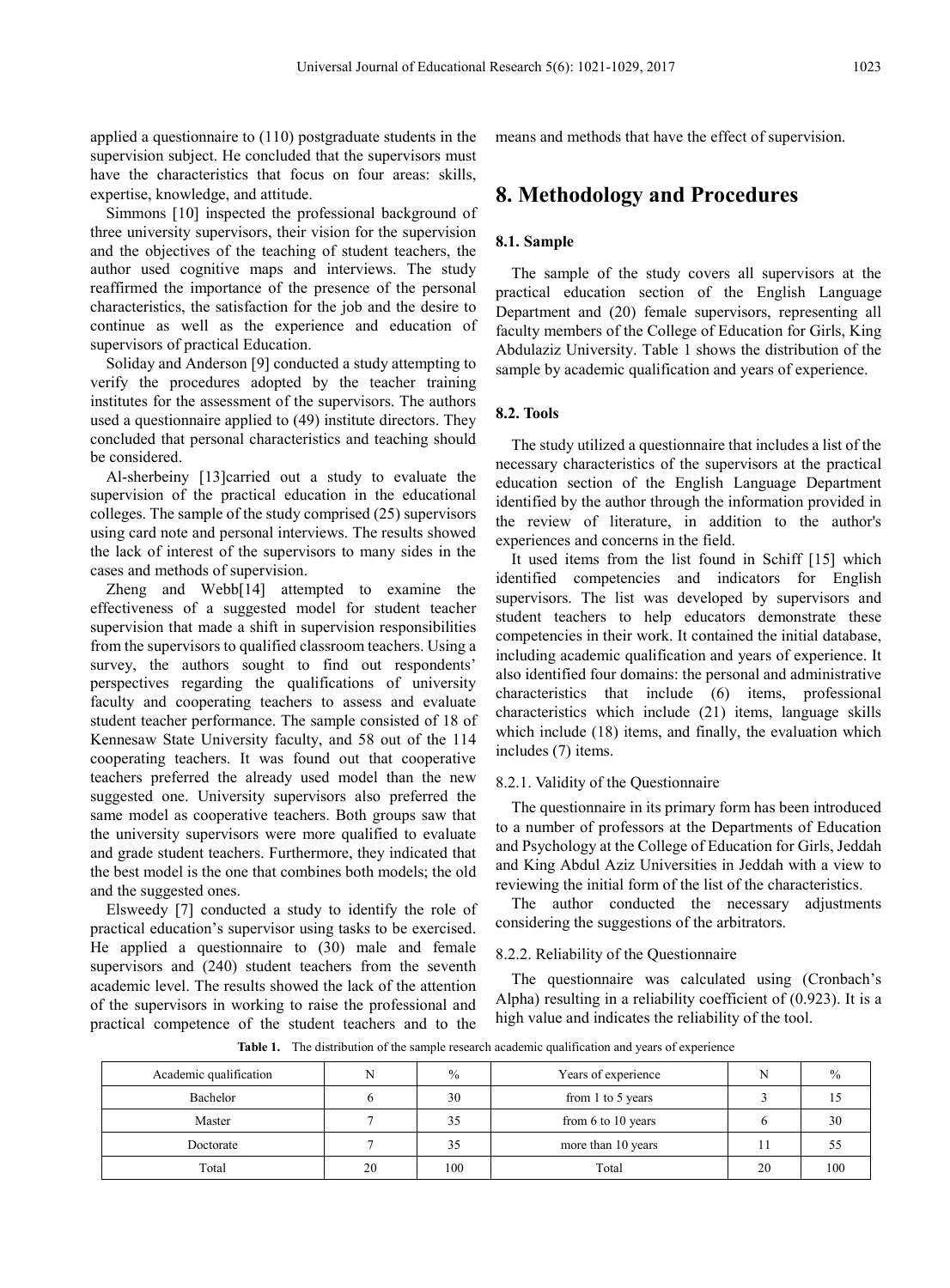### **8.3. Statistical Treatment**

The statistical methods represented in:

- 1. Frequencies, percentages, and means for all expressions of the questionnaire.
- 2. One way ANOVA to determine the significance of the differences between supervisors of practical education in the English Language Department depending on academic qualification and years of experience.
- 3. Scheffé test to determine the differences in the averages of the respondents' responses.

# **9. Results and Discussion**

After applying the study tool by using frequencies and

percentages, the means were calculated applying variance analysis and Scheffé test to the study sample. Tables 2-8 show the results:

Table 2 shows that the items that achieved the high rates are (strongly agree, agree) respectively items No. (5, 1): (35% - 65%) the average of each item is (4.65). The item (No. 2): (40% - 60%) the average is (4.60). The item (No. 3): (40% - 50%) the average is (4.10). The item No. (6):  $(25\%$ strongly agree - 20% agree - 15% nEUTRAL - 35% disagree - 5% strongly disagree) the average is (2.95). Thus, the personal characteristics and administrative No. (5, 4, 3, 2, 1) is the most important characteristics from the point of view of the supervisors at the practical education section of the English language. The item No. (6) is at least characteristics of importance.

| No. | Item                                                                                                          | Strongly<br>Agree |               | Agree          |               | Neutral        |               | Disagree |               | Strongly<br>disagree |               | Means |
|-----|---------------------------------------------------------------------------------------------------------------|-------------------|---------------|----------------|---------------|----------------|---------------|----------|---------------|----------------------|---------------|-------|
|     |                                                                                                               | N                 | $\frac{0}{0}$ | N              | $\frac{0}{0}$ | N              | $\frac{0}{0}$ | N        | $\frac{0}{0}$ | N                    | $\frac{0}{0}$ |       |
|     | The ability to innovate and innovation in<br>her missions                                                     | 13                | 65            | $\overline{7}$ | 35            | ۰              |               |          |               |                      |               | 4.65  |
| 2   | Establish a friendly relationship with the<br>student teachers                                                | 12                | 60            | 8              | 40            | ۰              |               |          |               |                      |               | 4.60  |
| 3   | Establish a friendly relation with others<br>(management & teachers)                                          | 10                | 50            | 8              | 40            | $\overline{2}$ | 10            |          |               |                      |               | 4.10  |
| 4   | Establish a friendly relationship with the<br>supervisors of the practical education<br>office at the college | $\overline{7}$    | 35            | 10             | 50            | 3              | 15            |          |               |                      |               | 4.20  |
| 5   | Knowledge of the school systems                                                                               | 13                | 65            | 7              | 35            | ۰              |               |          |               |                      |               | 4.65  |
| 6   | Establish a good relationship with the<br>schoolgirls in the school where they are<br>trained.                | 5                 | 25            | 4              | 20            | 3              | 15            |          | 35            |                      | 5             | 2.95  |

Table 2. Frequencies, percentages, and means to the responses of the supervisors for the domain of the personal characteristics of the personnel

**Table 3.** Frequencies, percentages, and means to the answers of the supervisors for the area of professional characteristics

| N <sub>0</sub> | Item                                                                                       | Strongly<br>Agree |               |                | Agree         |                | Neutral       |   | Disagree      |   | Strongly<br>disagree | Means |
|----------------|--------------------------------------------------------------------------------------------|-------------------|---------------|----------------|---------------|----------------|---------------|---|---------------|---|----------------------|-------|
|                |                                                                                            | N                 | $\frac{0}{0}$ | N              | $\frac{0}{0}$ | N              | $\frac{0}{0}$ | N | $\frac{0}{0}$ | N | $\frac{0}{0}$        |       |
| 1              | Knowledge of the concept of practical<br>education and its importance and objectives       | 17                | 85            | $\overline{2}$ | 10            |                | 5             |   |               |   |                      | 4.80  |
| $\overline{2}$ | Interest in holding guidelines meetings for<br>female student teachers                     | 16                | 80            | $\overline{4}$ | 20            |                |               |   |               |   |                      | 4.80  |
| 3              | Knowledge of the objectives of the stage of<br>the study (preparatory, secondary)          | 16                | 80            | $\overline{4}$ | 20            |                |               |   |               |   |                      | 4.80  |
| 4              | Knowledge of the objectives of the English<br>language course                              | 17                | 85            | 3              | 15            |                |               |   |               |   |                      | 4.85  |
| 5              | School attendance and Commitment in dates                                                  | 13                | 65            | $\overline{7}$ | 35            | ۰              | ۰             |   | ٠             | ٠ | ۰                    | 4.65  |
| 6              | Knowledge of school girls' growth<br>characteristics in the stage<br>where they are taught | 11                | 55            | 8              | 40            |                | 5             |   |               |   |                      | 4.35  |
| $\overline{7}$ | Knowledge of theories of education                                                         | $\overline{7}$    | 35            | 12             | 60            |                | 5             |   | ۰             | ۰ | L.                   | 4.30  |
| 8              | How to prepare the lessons                                                                 | 14                | 70            | 6              | 30            | ٠              | ۰             | ۰ | ٠             | ۰ | ۰                    | 4.70  |
| 9              | Knowing the types of educational means                                                     | 14                | 70            | 6              | 30            | ٠              | ۰             |   | ٠             | ۰ | ۰                    | 4.70  |
| 10             | Learn how to use the means<br>and its objectives.                                          | 14                | 70            | 6              | 30            |                |               |   |               |   |                      | 4.70  |
| 11             | Knowledge of the methods of teaching<br>English language                                   | 1                 | 80            | 3              | 15            | ٠              |               |   | 5             |   |                      | 4.70  |
| 12             | Learn how to manage the class                                                              | 10                | 50            | 8              | 40            | $\overline{c}$ | 10            |   | ۰             |   |                      | 440   |
| 13             | Respecting the rules in the class                                                          | 11                | 55            | 8              | 40            |                | 5             |   |               |   |                      | 4.50  |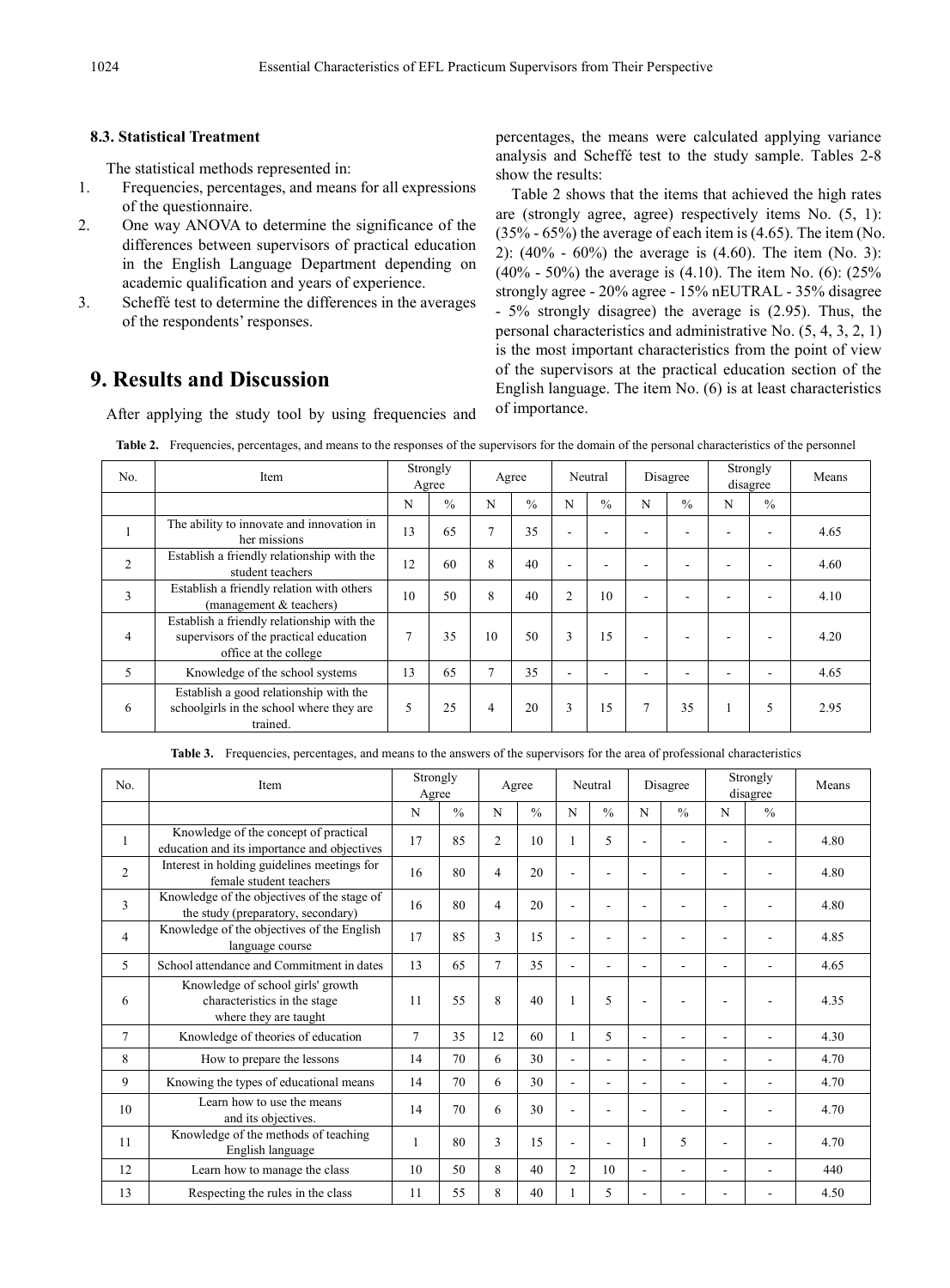| 14 | Knowledge of the good utilization<br>of the blackboard                     | 13 | 65 | $\mathcal{I}$  | 35 | $\overline{\phantom{a}}$ | ۰  |  |  | 4.65 |
|----|----------------------------------------------------------------------------|----|----|----------------|----|--------------------------|----|--|--|------|
| 15 | Awareness of the problems of the English<br>language curriculum            | 14 | 70 | 6              | 30 | ۰                        | ۰  |  |  | 4.70 |
| 16 | The ability to manage classroom<br>activities effectively                  | 10 | 50 | $\overline{7}$ | 35 | 3                        | 15 |  |  | 4.20 |
| 17 | Knowledge of the appropriate references<br>that benefited student teachers | 11 | 55 | 8              | 40 | ۰                        |    |  |  | 4.40 |
| 18 | The ability to confront problems and<br>emergency situations               | 13 | 65 | $\overline{7}$ | 35 | ۰                        | ۰  |  |  | 4.65 |
| 19 | Knowledge of the methods of dealing with<br>low achievers                  | ⇁  | 35 | 12             | 40 |                          | 5  |  |  | 4.30 |
| 20 | The ability to teach effectively                                           | 18 | 90 | $\overline{2}$ | 35 | ۰                        |    |  |  | 4.90 |
| 21 | Knowledge of methods and strategies for<br>effective supervision           | 16 | 80 | $\overline{4}$ | 60 | -                        |    |  |  | 4.80 |

**Table 4.** Frequencies, percentages, and means of the answers of the supervisors in the field of linguistic skills

| No.            | Item                                              |    | <b>Strongly Agree</b> |   | Agree         |                          | Neutral                  |                          | Disagree       |   | Strongly<br>disagree | Means |
|----------------|---------------------------------------------------|----|-----------------------|---|---------------|--------------------------|--------------------------|--------------------------|----------------|---|----------------------|-------|
|                |                                                   | N  | $\frac{0}{0}$         | N | $\frac{0}{0}$ | N                        | $\frac{0}{0}$            |                          |                | N | $\frac{0}{0}$        | N     |
| 1              | Presentation of vocabulary                        | 17 | 85                    | 3 | 15            | $\blacksquare$           | $\overline{\phantom{a}}$ | $\sim$                   | $\overline{a}$ |   | ÷.                   | 4.85  |
| $\overline{2}$ | Training on vocabulary                            | 16 | 80                    | 3 | 15            | $\mathbf{r}$             | $\sim$                   | 1                        | 5              |   | ۳                    | 4.85  |
| 3              | Teaching of basic reading                         | 16 | 80                    | 4 | 20            | $\blacksquare$           | ÷                        |                          | ÷.             |   |                      | 4.70  |
| 4              | Reading presentation                              | 15 | 75                    | 5 | 25            | $\blacksquare$           | $\overline{\phantom{a}}$ | $\overline{\phantom{a}}$ | ä,             |   | ٠                    | 4.80  |
| 5              | Reading activities                                | 15 | 75                    | 5 | 25            | $\sim$                   | ÷                        | $\sim$                   | ÷.             |   |                      | 4.75  |
| 6              | Listening activities                              | 15 | 75                    | 5 | 25            | $\blacksquare$           | $\sim$                   | $\overline{a}$           | ÷              | ٠ | ۰                    | 4.75  |
| 7              | Communication activities                          | 16 | 80                    | 4 | 20            | $\blacksquare$           | $\overline{\phantom{a}}$ | $\overline{\phantom{a}}$ | $\overline{a}$ | ۰ | ۰                    | 4.75  |
| 8              | Role Play                                         | 10 | 50                    | 9 | 45            | 1                        | 5                        | $\sim$                   | ۰              |   |                      | 4.80  |
| 9              | The presentation of writing activities            | 16 | 80                    | 4 | 20            | $\overline{\phantom{a}}$ | $\blacksquare$           | $\sim$                   | ÷.             |   | ä,                   | 4.45  |
| 10             | The presentation of<br>the grammatical structures | 16 | 80                    | 4 | 20            | $\sim$                   | ÷                        | ÷.                       | ä,             |   | ٠                    | 4.80  |
| 11             | Exercise on grammatical structures                | 17 | 85                    | 3 | 15            | $\blacksquare$           | $\overline{\phantom{a}}$ | $\overline{\phantom{a}}$ | ۰              | ۰ | ۰                    | 4.80  |
| 12             | Teaching words (pronunciation)                    | 17 | 85                    | 3 | 15            | $\mathbf{r}$             | ÷                        | ÷.                       | ä,             |   |                      | 4.85  |
| 13             | Teaching writing                                  | 17 | 85                    | 3 | 15            | $\blacksquare$           | $\blacksquare$           | $\sim$                   | ÷              | ٠ | ٠                    | 4.85  |
| 14             | The art of formulating questions                  | 18 | 90                    | 3 | 10            | $\blacksquare$           | ۰                        | ÷                        | ۰              |   |                      | 4.85  |
| 15             | Organize bilateral work and teamwork              | 12 | 60                    | 8 | 40            | $\mathbf{r}$             | $\blacksquare$           | $\blacksquare$           | ÷.             |   |                      | 4.90  |
| 16             | Correct mistakes                                  | 17 | 85                    | 3 | 15            | $\overline{\phantom{a}}$ | $\sim$                   | $\sim$                   | ÷.             | ۰ | ä,                   | 4.60  |
| 17             | Development of a lesson plan                      | 17 | 85                    | 3 | 15            | $\blacksquare$           | $\overline{\phantom{a}}$ | $\overline{\phantom{a}}$ | ۰              |   |                      | 4.85  |
| 18             | The use of English in the classroom               | 16 | 80                    | 4 | 20            | $\overline{a}$           | ۰                        | $\overline{a}$           | -              |   |                      | 4.80  |

Table 3 indicates that the items that achieved the high rates are the (strongly agree, I agree) as follows: item No. (20): (90% - 10%) the average is (4.90 /), item (No. 4): (85% - 15%) the average is (4.85), item No. (1): (80% - 20%) the average is (4.80), item No. (8, 9, 10, 15): (70% - 30%) the average (4.70), phrase No. (11): (80% - 15%) the average is (4.70), and item (5, 14, 18): (65% - 35%) the average is (4.50), item No. (12): (50% - 40%) the average (4.40), item No. (17): (55% - 40%) the average is (4.35), ferries No. (7, 19): (35% - 60%) the average is (4.30), item (No. 16): (50% - 35%) the average is (4.20). Thus, all the professional characteristics are the most important from the point of view of the supervisors.

Table 4 shows that the items that achieved high rates are (strongly agree, I agree) as follows:

Item No. (15): (60% - 40%) the average is (4.90  $\ell$ ), item No. (1, 12, 13, 17): (85% - 15%) the average is (4.85), item No. (14): (90% - 10%) the average is (4.85), the item (No. 2): (80% - 15%) the average is (4.85), the item No. (1): (80% - 15%): The average is (4.85), the item No. (1): (85% - 15%) the average is (4.80), item No. (10, 18): (80% - 20%) the average is  $(4.80)$ , the item (No. 4):  $(75\% - 25\%)$  the average is (4.80), the item No. (7): (80% - 20%) the average is (4.75), item No. (5, 6): (75% - 25%) the average is (4.75), the item No. (3): (80% - 20%) the average is (4.70), the item (No. 16): (85% - 15%) the average is (4.60), the item No. (9): (80% - 20%) the average is (4.45). Thus, all the characteristics of the linguistic skills are the most important from the point of view of the supervisors.

Table 5 indicates that the items that achieved high rates are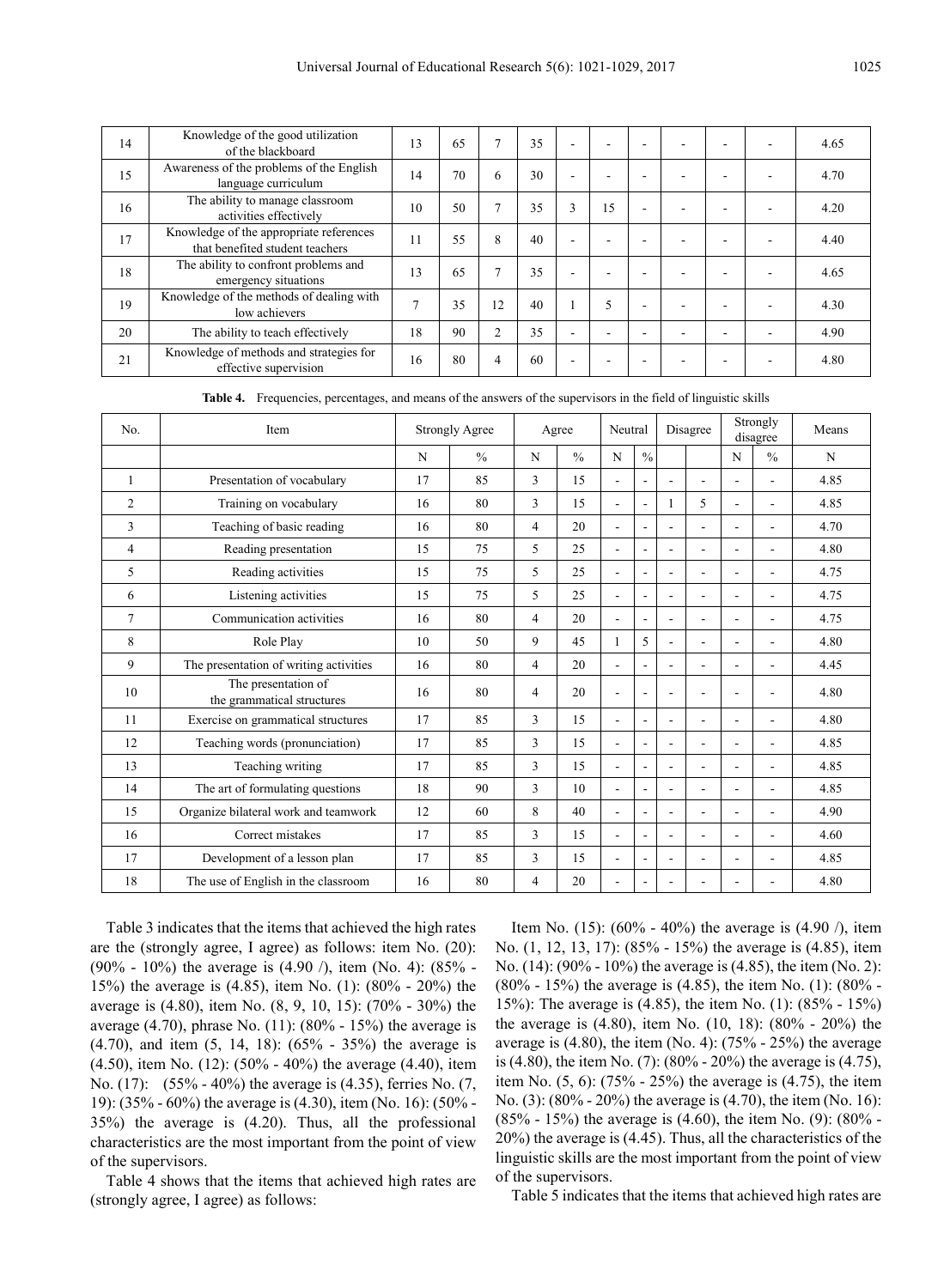(strongly agree, agree) as follows:

The items No. (1): (90% - 10%) the average is (4.90), items No. (4, 5): 75% - 25%) the average is (4.75), items No. (3):  $(70\% - 20\%)$  the average is  $(4.60)$ , items  $(N_0, 2)$ :  $(60\% -$ 40%) the average is (4.60), items No. (6, 7): (50% - 40%) the average is (4.40). Thus, all the characteristics of the Evaluation are the most important from the point of view of the supervisors.

The previous findings show that the necessary characteristics of the supervisors at the practical education section of the English language Department are highly important from the point of view of the sample members. As it has been proved by the high proportions, the author considers that the presence of these characteristics of the supervisor of practical education might lead to increasing the performance level of student teachers in the English Language Department through directing them proper guidance in aspects (personal and professional, linguistic and evaluation). These characteristics are required by the supervisors in order to perform their supervisory role, given that there are complaints about the poor performance of the student teachers in the English Language Department.

The results of the current study agree with Waite [8] who stressed the importance of the skills, expertise, and knowledge of the supervisors of practical education and Simmons [10] who pointed to the importance of personal characteristics, job satisfaction, and the desire to maintain education of the supervisors of practical education. Solliday and Anderson[9] also referred to the considerations to be taken in the evaluation of the supervisors, including personal characteristics and the ability to teach.

However, these results differ from those of El-Sherbini[13] who showed that many personal qualities and professional and language skills do not impair the attention of most supervisors.

Table 6 shows that there were no statistical differences among the three groups in the necessary characteristics of the supervisors at the practical education section of the English Language Department in accordance with the school qualification, where the F-Results reached (0.346, 0.068, 0.401, 0.456).

| No.            | Item                                                                              |    | Strongly<br>Agree |                | Agree         |                | Neutral       |   | Disagree |   | Strongly<br>disagree | Means |
|----------------|-----------------------------------------------------------------------------------|----|-------------------|----------------|---------------|----------------|---------------|---|----------|---|----------------------|-------|
|                |                                                                                   | N  | $\frac{0}{0}$     | N              | $\frac{0}{0}$ | N              | $\frac{0}{0}$ |   |          | N | $\frac{0}{0}$        | N     |
|                | Knowledge of the different ways the Evaluation                                    | 18 | 90                | $\overline{2}$ | 10            | ۰              | ۰             |   |          |   |                      | 4.90  |
| $\overline{2}$ | Promotion of self-evaluation<br>among student teachers                            | 12 | 60                | 8              | 40            | $\overline{a}$ | ۰             |   |          |   |                      | 4.60  |
| 3              | Knowledge of advanced methods for evaluation                                      | 14 | 70                | $\overline{4}$ | 20            | $\overline{2}$ | 10            |   |          |   |                      | 4.60  |
| 4              | Knowledge of the foundations of evaluating<br>students and method of application. | 15 | 75                | 5              | 25            | ۰              | ۰             |   |          |   |                      | 4.75  |
| 5              | Know the basics of evaluation<br>in practical education.                          | 15 | 75                | 5              | 25            | ۰              | ۰             | ۰ |          |   |                      | 4.75  |
| 6              | Contribute to submitting proposals for the<br>development of the program          | 10 | 50                | 8              | 40            | $\overline{2}$ | 10            |   |          |   |                      | 4.40  |
| $\overline{7}$ | The use of effective feedback                                                     | 10 | 50                | 8              | 40            | $\overline{2}$ | 10            |   |          |   |                      | 4.40  |

**Table 5.** Frequencies and percentages and Means to the answers of the supervisors for the Evaluation

**Table 6.** The results of (ANOVA) according to variable academic qualification (Doctorate, master, and bachelor) for the supervisors of practical education section of the English language Department

| Domains                             | Source         | Df | Sum. of squares | Means of squares | F     | Sig     |  |
|-------------------------------------|----------------|----|-----------------|------------------|-------|---------|--|
| The personal and the                | Between groups | 2  | 11.431          | 5.715            |       |         |  |
| Administrative                      | Within groups  | 17 | 281.119         | 16.536           | 0.346 | Not sig |  |
| characteristics                     | Total          | 19 | 292.550         |                  |       |         |  |
|                                     | Between groups | 2  | 6.074           | 3.037            |       |         |  |
| The professional<br>characteristics | Within groups  | 17 | 754.476         | 44.381           | 0.068 | Not sig |  |
|                                     | Total          | 19 | 760.550         |                  |       |         |  |
|                                     | Between groups | 2  | 28.571          | 14.286           |       |         |  |
| Language skills                     | Within groups  | 17 | 605.429         | 35.603           | 0.401 | Not sig |  |
|                                     | Total          | 19 | 634.000         |                  |       |         |  |
|                                     | Between groups | 2  | 6.252           | 3.126            |       |         |  |
| The evaluation                      | Within groups  | 17 | 116.548         | 6.856            | 0.456 | Not sig |  |
|                                     | Total          | 9  | 122.800         |                  |       |         |  |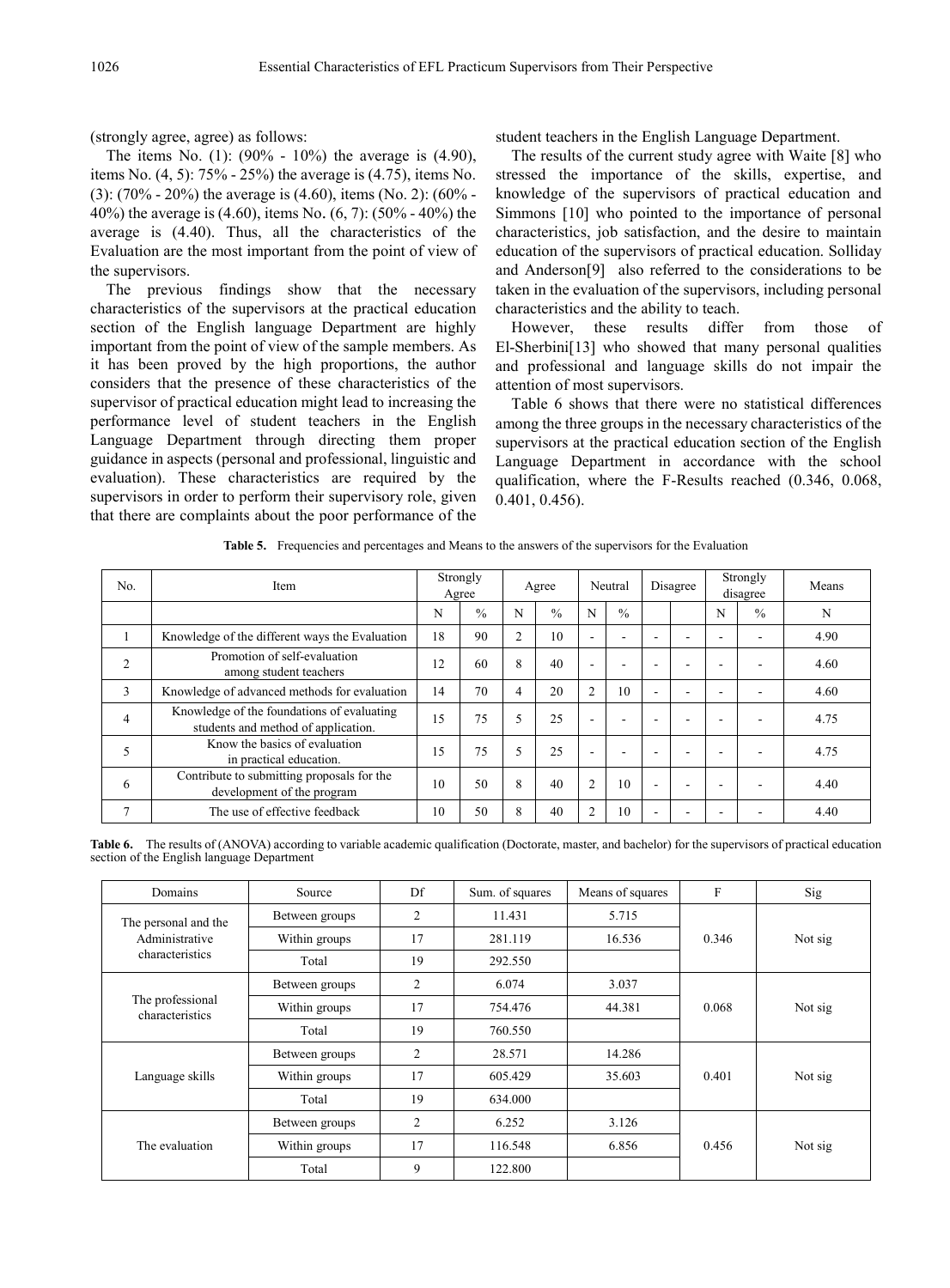| Domains                             | Source                                   | df | Sum. of squares | Means of squares | $\mathbf F$ | Sig     |  |
|-------------------------------------|------------------------------------------|----|-----------------|------------------|-------------|---------|--|
| The personal                        | Among the groups                         | 2  | 6.368           | 3,184            |             |         |  |
| characteristics of the              | Within groups                            | 17 | 286.182         | 16.834           | 0.89        | Not Sig |  |
| administrative                      | The total                                | 19 | 292.550         |                  |             |         |  |
|                                     | Among the groups                         | 2  | 40.914          | 20.457           |             |         |  |
| The professional<br>characteristics | 17<br>Within groups<br>719.636<br>42.332 |    | 0.483           | Not Sig          |             |         |  |
|                                     | 19<br>760.550<br>The total               |    |                 |                  |             |         |  |
|                                     | Among the groups                         | 2  | 53.591          | 26.795           |             |         |  |
| Language skills                     | Within groups                            | 17 | 850.409         | 34.42            | 0.785       | Not Sig |  |
|                                     | The total                                | 19 | 634.00 U.S.     |                  |             |         |  |
|                                     | Among the groups                         | 2  | 0.618           | 0.309            |             |         |  |
| The evolution                       | Within groups                            | 17 | 122.182         | 7.187            | 0.043       | Not Sig |  |
|                                     | The total                                | 19 | 122.800         |                  |             |         |  |

**Table 7.** the results of (ANOVA) according to variable experiences (Doctorate, master, and bachelor) for the supervisors of practical education section of the English language Department

**Table 8.** results of testing the average of expertise in the domain of Language Skills

| Domain             | One to 5 years | From 5 to 10 years | over 10 years |
|--------------------|----------------|--------------------|---------------|
|                    |                | 5.17               | 3.24          |
| Language<br>skills | 5.17           |                    | 1.92          |
|                    | 3.24           | 192                |               |

Table No. 7 shows that there are not statistically significant differences among the three groups (from 1 to 5 years, from 6 to 10 years, more than 10 years) in some of the necessary characteristics of the supervisors at the practical education section of the English language, in the personal characteristics of the administrative, professional characteristics, and evaluation), where the F-Results (1.89, 0.483, 0.43). It also indicates that there are statistically significant differences at the level of 0.05 among the three groups in the particularities of the linguistic skills as the F-Results (0.785). This means that the opinion of the participants in the linguistic skills is different depending on teaching experience. To identify the differences averages, Scheffé test was adopted. Table 8 shows statistically significant differences between the averages of the degrees of the second and the third groups in favor of the second group, and among the first group and the second in favor of the first group. The first and second groups are superior as a result of the interest in linguistic skills necessary for the supervisors at the practical education section of the English Language Department.

## **10. Recommendations**

1. Emphasize the importance of the necessary characteristics of the female supervisors and motivate them to take advantage of these characteristics in the supervision process.

2. Prepare a guide for the supervisors at the practical education section of the English Language Department that includes (aims of the education process, the necessary characteristics and role of female supervisors, the concept and importance of supervision, and the methods of evaluation in practical education).

3. Training courses contribute to raising the efficiency of supervisors at the practical education section of the English language.

4. The principals in the Office of practical education should hold meetings continuously and systematically to discuss issues relating to practical education and supervision and relevant problems.

5. Conduct studies on other aspects of the supervision of practical education to identify the required characteristics and the knowledge of the methods of supervision and application.

6. Conduct a similar study to determine the characteristics needed for supervisors with regard to student teachers.

# **11. Questionnaire of the Opinions of Supervisors of Practicum in the Department of English at the Necessary Characteristics for them**

Kindly read each statement and check  $(\checkmark)$  in the box that shows your opinion (strongly agree, agree, neutral, disagree, and strongly disagree).

Note that your answer will be used for the purposes of scientific research only.

Thank you for your cooperation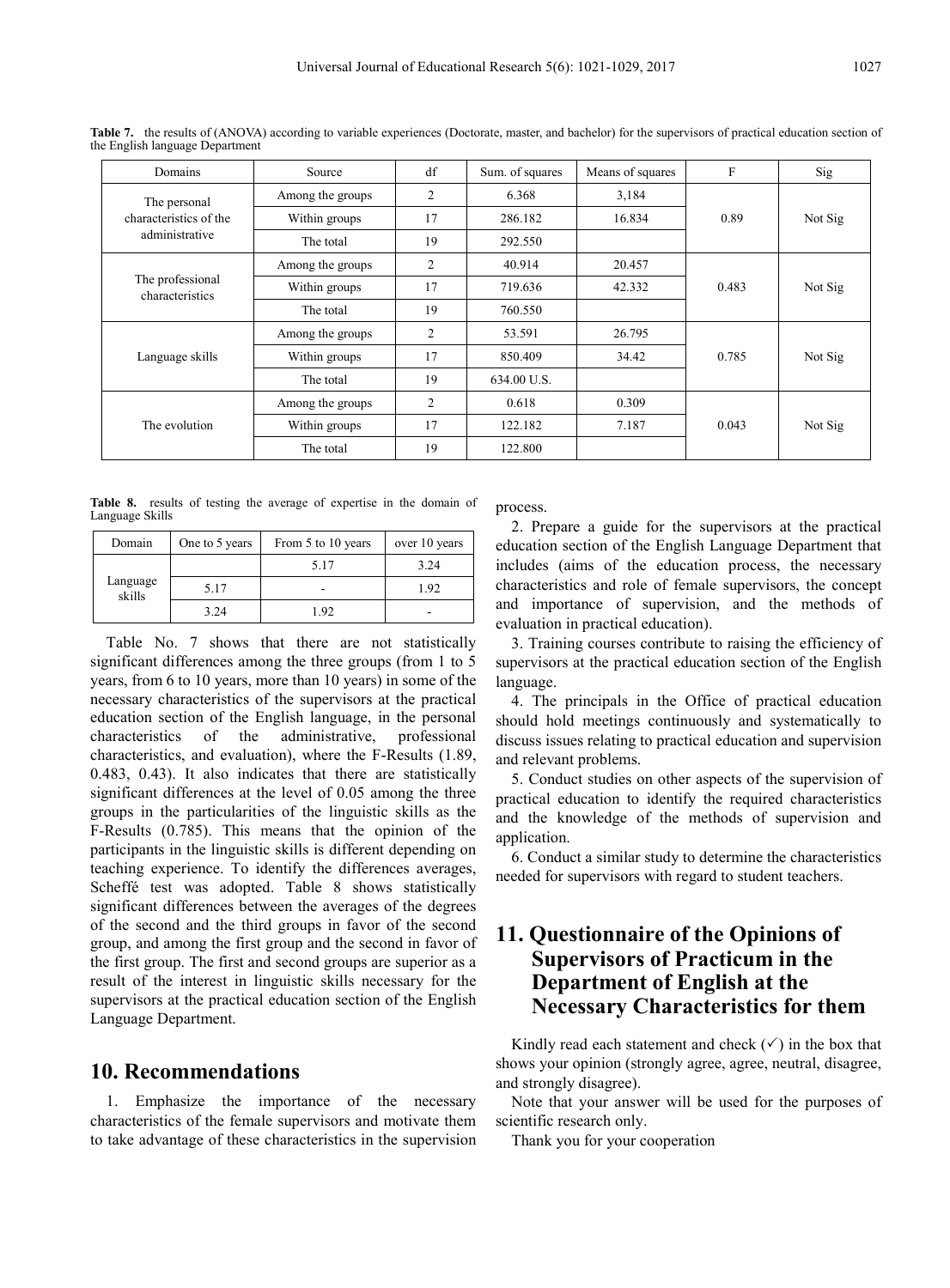## **Academic Qualification**

Bachelor master Doctor

The number of years of experience:

 $\Box$  from 1 to 5 years  $\Box$  from 6 to 10 years  $\Box$  over 10 years

| item No.       | Item                                                                                                   | Strongly<br>Agree | Agree | Neutral | disagree | Strongly<br>disagree |
|----------------|--------------------------------------------------------------------------------------------------------|-------------------|-------|---------|----------|----------------------|
| First          | The personal and the Administrative characteristics                                                    |                   |       |         |          |                      |
| 1              | The ability to innovate and innovation in her missions                                                 |                   |       |         |          |                      |
| $\overline{c}$ | Establish a friendly relationship with the student teachers                                            |                   |       |         |          |                      |
| 3              | Establish a friendly relation with others (management $&$ teachers)                                    |                   |       |         |          |                      |
| 4              | Establish a friendly relationship with the supervisors of the<br>practical education office in college |                   |       |         |          |                      |
| 5              | Knowledge of the school systems                                                                        |                   |       |         |          |                      |
| 6              | Establish a good relationship with the schoolgirls in the school<br>where they are trained             |                   |       |         |          |                      |
| Second         | The professional characteristics                                                                       |                   |       |         |          |                      |
| 1              | Knowledge of the concept, importance,<br>and objectives of practical education                         |                   |       |         |          |                      |
| 2              | interest in holding guidelines meetings for female student teachers                                    |                   |       |         |          |                      |
| 3              | Knowledge of the objectives of the stage of the study<br>(preparatory & secondary)                     |                   |       |         |          |                      |
| 4              | Knowledge of the objectives of the English language course                                             |                   |       |         |          |                      |
| 5              | School attendance and Commitment in dates                                                              |                   |       |         |          |                      |
| 6              | Knowledge of schoolgirls growth characteristics<br>in the stage they are enrolled                      |                   |       |         |          |                      |
| 7              | Knowledge of theories of education                                                                     |                   |       |         |          |                      |
| 8              | How to prepare the Lessons                                                                             |                   |       |         |          |                      |
| 9              | Knowing the types of educational means                                                                 |                   |       |         |          |                      |
| 10             | Learn how to use the means and its objectives                                                          |                   |       |         |          |                      |
| 11             | Knowledge about the methods of teaching English language                                               |                   |       |         |          |                      |
| 12             | Learn how to manage the class                                                                          |                   |       |         |          |                      |
| 13             | Respecting the rules in the class                                                                      |                   |       |         |          |                      |
| 14             | Knowledge of the good utilization of the blackboard                                                    |                   |       |         |          |                      |
| 15             | Awareness of the problems of the English language curriculum                                           |                   |       |         |          |                      |
| 16             | The ability to manage classroom activities effectively                                                 |                   |       |         |          |                      |
| 17             | Knowledge of appropriate references<br>which benefited student teachers                                |                   |       |         |          |                      |
| 18             | The ability to confront the problems and emergency situations                                          |                   |       |         |          |                      |
| 19             | Knowledge of the methods of dealing with low achievers                                                 |                   |       |         |          |                      |
| 20             | The ability to teach effectively.                                                                      |                   |       |         |          |                      |
| 21             | Knowledge of methods and strategies for effective supervision                                          |                   |       |         |          |                      |
| Third.         | Language skills                                                                                        |                   |       |         |          |                      |
| 1              | The vocabulary                                                                                         |                   |       |         |          |                      |
| 2              | The training of the vocabulary                                                                         |                   |       |         |          |                      |
| 3              | The teaching of basic reading                                                                          |                   |       |         |          |                      |
| 4              | Reading presentation                                                                                   |                   |       |         |          |                      |
| 5              | Reading activities                                                                                     |                   |       |         |          |                      |
| 6              | The activities of the listening                                                                        |                   |       |         |          |                      |
| 7              | Communication activities                                                                               |                   |       |         |          |                      |
| 8              | Role Play                                                                                              |                   |       |         |          |                      |
|                |                                                                                                        |                   |       |         |          |                      |